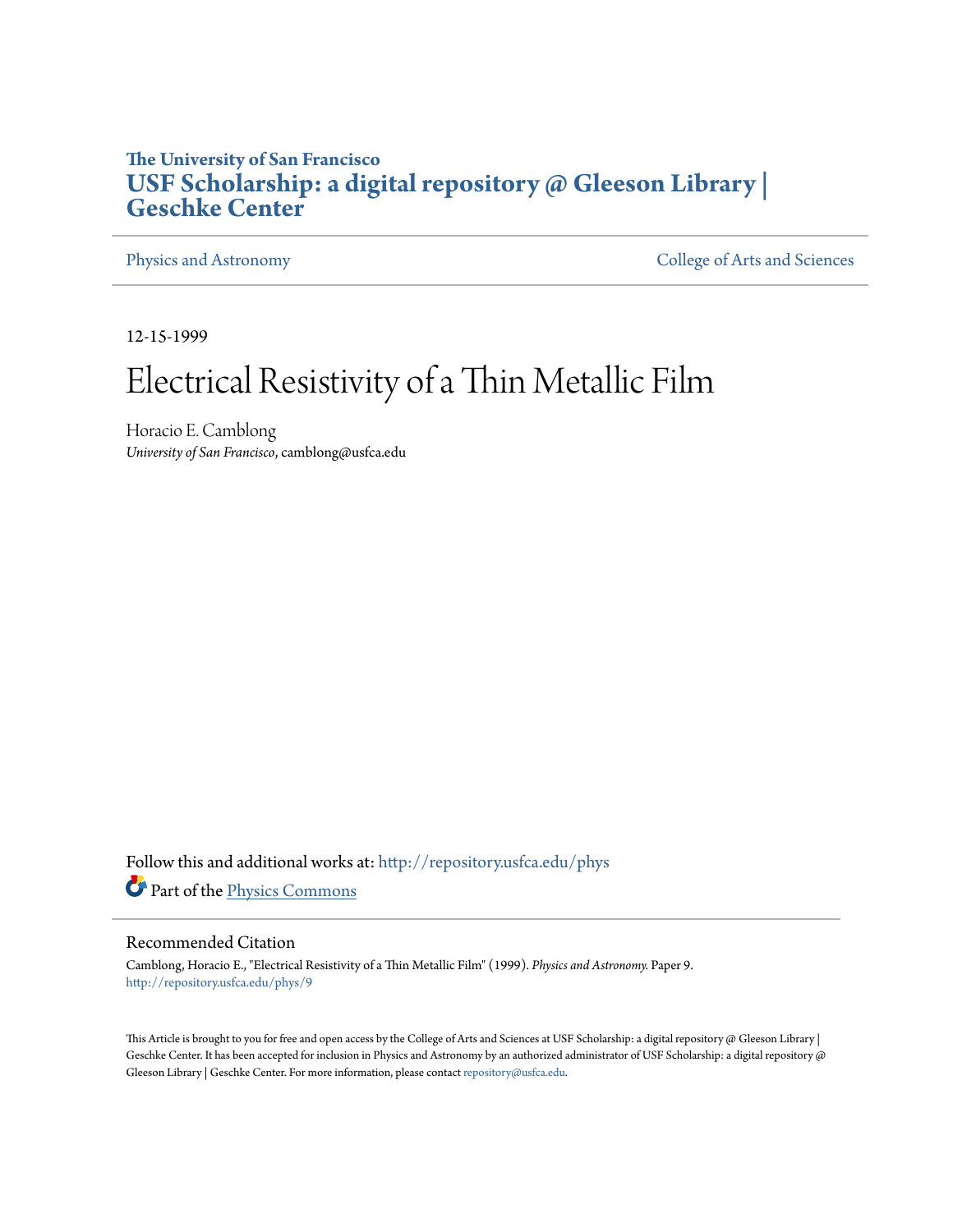### **Electrical resistivity of a thin metallic film**

Horacio E. Camblong

*Department of Physics, University of San Francisco, San Francisco, California 94117*

#### Peter M. Levy

*Department of Physics, New York University, New York, New York 10003*

(Received 19 July 1999)

The electrical resistivity of a pure sample of a thin metallic film is found to depend on the boundary conditions. This conclusion is supported by a free-electron model calculation and confirmed by an *ab initio* relativistic Korringa-Kohn-Rostoker computation. The low-temperature resistivity is found to be zero for a free-standing film (reflecting boundary conditions) but nonzero when the film is sandwiched between two semi-infinite samples of the same material (outgoing boundary conditions). In the latter case, this resistivity scales inversely with the number of monolayers and is due to the background diffusive scattering by a finite lattice. [S0163-1829(99)00147-2]

#### **I. INTRODUCTION**

It is well known that the low-temperature electrical resistivity of an infinite pure metal is essentially zero because the Bloch waves associated with the underlying periodic structure undergo no diffusive scattering in the absence of impurities and imperfections. Then, one could ask what the corresponding result would be for a thin metallic film. This question, which has not been addressed in the literature, is the central problem tackled in this paper. Our conclusion is that the electrical resistivity of a thin film depends upon how the experimental situation is set up, namely, upon the boundary conditions; in particular, with an appropriate choice of boundary conditions, the resistivity is not zero.

The problem of the electrical resistivity of a pure sample of a thin metallic film is of great current interest. It can be viewed as a fundamental question for which an exploratory analytic calculation may provide deeper insight as well as a limiting test of complex *ab initio* methods. In fact, this question can be posed in the context of the first-principle fully relativistic layered version of the Korringa-Kohn-Rostoker  $(KKR)$  method, which has been recently developed,<sup>1</sup> to perform *ab initio* computations of magnetotransport in magnetic multilayers in the coherent-potential approximation. In effect, this method can be easily applied to the computation of the electrical resistivity of a thin film consisting of a finite number *M* of monolayers of a metal, by properly specifying the conditions enforced at the boundaries of the system. The first result was obtained for a thin film of copper sandwiched between two semi-infinite metallic blocks of the same material; the resistivity was computed for a film consisting of between  $M=6$  and 45 monolayers and for current in the plane of the layers (CIP) and was found to decrease approximately as  $116/M \mu\Omega$  cm, for  $M > 20$  ML—a result that clearly extrapolates to zero *only* as *M* approaches infinity. This nonzero value is somewhat unusual and led us to ask that the computation be done under different boundary conditions. For a free-standing slab, namely, when the copper film is surrounded by vacuum on both sides, it was found that the resistivity is essentially zero.<sup>2</sup> In conclusion, when one performs these two computations with unequal boundary conditions, one gets unequal resistivities. In other words, the resistivity depends on the boundary conditions.

The results described above raise a number of questions that we address in this paper. Our goal is to explore electrical conduction in a pure sample of a thin metallic film and resolve the following fundamental issues. (i) Is the resistivity indeed dependent on the boundary conditions? (ii) How can one understand the finite resistivity of a thin, yet otherwise perfect, film? (iii) How can one measure the finite resistivity of a thin film?

As we will see in Sec. II, a proper understanding of boundary conditions is a prerequisite for a thorough discussion of these questions. This analysis will be followed in Sec. III by the application of the Kubo formula to the case with outgoing boundary conditions, in Sec. IV by the mathematical characterization of the finite periodicity of the lattice, in Sec. V by the implications of the film finiteness on transport properties, and in Sec. VI by concluding remarks.

#### **II. RESISTIVITY AND BOUNDARY CONDITIONS**

Electrical conduction in a thin metallic film can be modeled by representing the film in terms of a finite number *M* of monolayers or perfect atomic planes arranged periodically in the direction perpendicular to the boundaries of the film. Moreover, a pure sample is characterized by the absence of impurities or imperfections; in addition, at low temperatures, other resistivity sources are rendered ineffective.

At first sight, one might just apply the standard folklore, namely, that quantum-mechanical Bloch waves in a periodic structure propagate without electrical resistance. In effect, electrical resistance arises from the loss of linear momentum information due to diffusive scattering, i.e., scattering that randomizes the electron's momentum, so that the outgoing electron has no knowledge of the direction of its incoming momentum.<sup>3</sup> In fact, in a pure metallic sample, electrons undergo Bragg scattering, which being highly directional, is ineffective as a momentum-randomizing mechanism (as we will discuss in greater detail in Sec. V). This would seem to imply that the resistivity of a perfect film should be identi-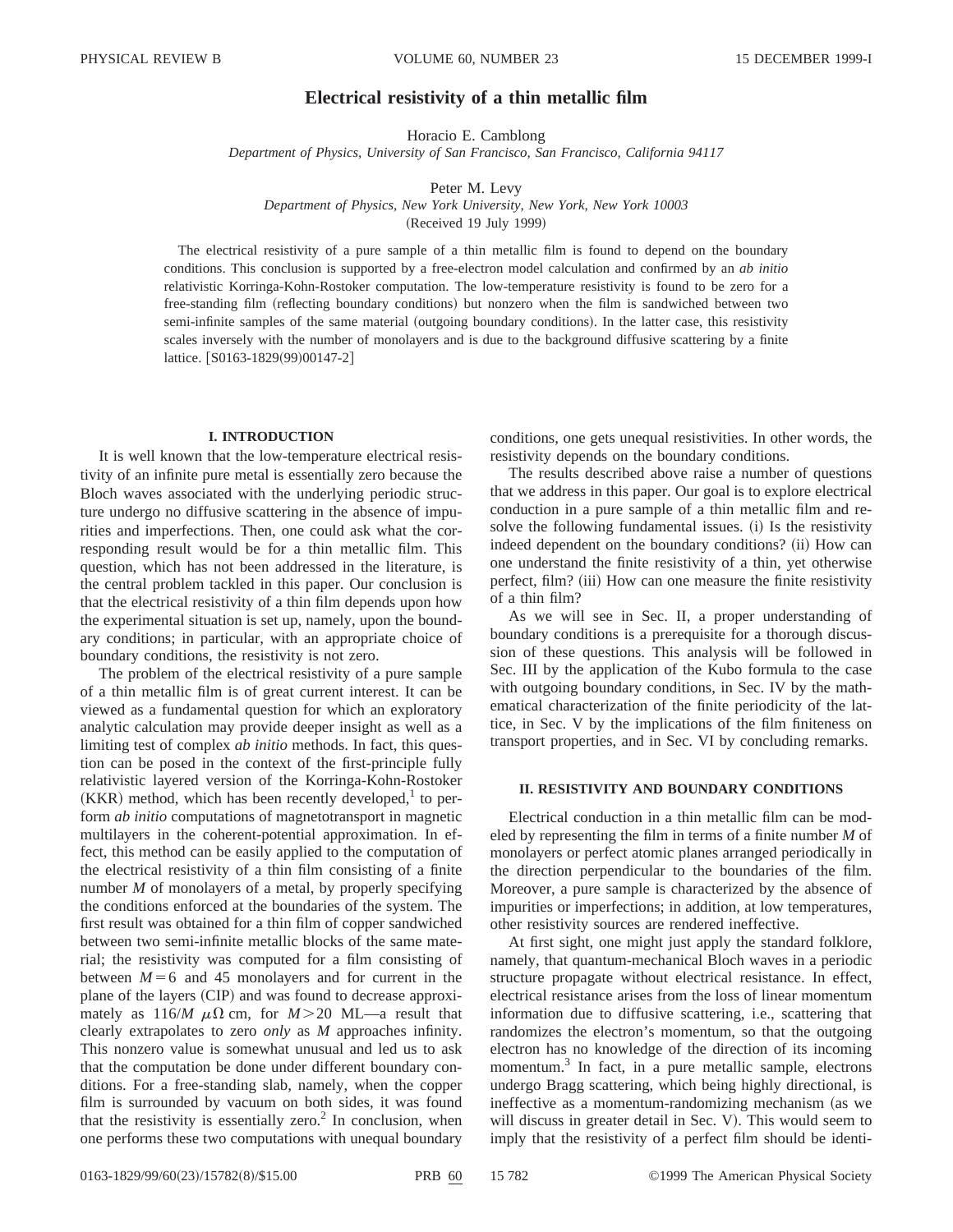cally zero; however, this line of reasoning is simplistic: the standard folklore applies only to an *infinite* periodic sample, for which the electrical resistivity is indeed zero, under the conditions described above. Instead, when one analyzes a finite film, the question ''What is the resistivity of a thin metallic film?'' is immediately replaced by ''Is the film really periodic?'' Then, from a mathematical viewpoint, the film fails to be strictly periodic because of the boundaries; by abuse of language, one could describe the film as exhibiting ''finite periodicity.'' It turns out that the finiteness of the film implies the existence of background diffusive scattering in addition to ordinary Bragg scattering (see Sec. V), and it is this diffusive scattering that becomes the source of a finitesize resistivity *if* the boundary conditions are appropriately selected.

The simplest boundary condition is provided by the ideal free-standing slab when a film with perfect boundaries is inserted in a vacuum. Then, the electrons undergo specular reflections at the boundaries (with infinitely high potentials representing the onset of a vacuum) and effectively "probe" a truly periodic potential. This amounts to repeating the film periodically; periodicity is restored by the boundary conditions, and the standard folklore applies: the resistivity  $\rho$  is indeed zero. In fact, the absence of electrical resistivity can be traced back again to the electrons keeping their memory of linear momentum. In the old Fuchs-Sondheimer transport model,<sup>4</sup> this reflecting boundary condition, which amounts to the absence of diffuse scattering at the boundaries  $(100\%$ specular reflection), is parametrized by  $p=1$ , where p is the coefficient characterizing the specularity of scattering off the surfaces of the film. The ensuing resistivity  $\rho=0$  has been confirmed by the relativistic layered KKR method.<sup>2</sup>

Does this mean that the resistivity is always zero? Of course not; the same relativistic layered KKR method showed that finite-size effects are not negligible when the film is sandwiched between two semi-infinite samples of the same material. The novelty lies here in the use of different boundary conditions. In effect, if the boundary conditions dictate that the electrons cannot keep their memory of momentum, then the background scattering of the finite lattice becomes the source of a nonzero electrical resistivity.

An extreme form of this loss of momentum information is achieved when the momentum of electrons entering the finite sample is totally uncorrelated with that of electrons leaving the sample. One can conceptualize this extreme loss of momentum information in three equivalent ways: in terms of reservoirs, in terms of boundary scattering, and in terms of boundary conditions for the electron propagators (Green's functions). First, momentum loss is effectively implemented by having reservoirs that absorb the electrons upon leaving the sample, when the electrons probe a reservoir, they get out of synch with respect to their ''proper'' behavior in the sample. Second, from the scattering viewpoint, this information loss can be modeled by perfectly diffuse scattering at the boundaries of the film; this condition is precisely equivalent to the choice  $p=0$  in the Fuchs-Sondheimer model<sup>4</sup> (0%) specular reflection, a condition that totally erases momentum memory). The third viewpoint is needed when applying the Kubo formula in terms of electron propagators; in our original theory of transport in metallic superlattices,<sup>5</sup> we described the required condition associated with this momentum loss as outgoing boundary conditions.

Transport theory with outgoing boundary conditions is based on the following ideas. Transport is described via retarded Green's functions that represent the propagation of electrons in the environment provided by the sample, with the condition that the electrons leave the film irreversibly at the boundaries. This implies the use of Green's functions corresponding to an infinite medium (bulk)—at this level the calculation does not acknowledge the finiteness of the film whose conductivity is calculated. Then, as the propagators themselves do not satisfy boundary conditions that keep track of the momentum of electrons scattered within the film, the calculation yields a nonzero resistivity (see Sec. V). In other words, all finite conductors have self-energy terms in their propagators that describe their contact with leads or reservoirs. The resistance, which is proportional to the imaginary part of the self-energy, reflects the fact that an electron in a finite conductor will eventually leak out into the leads attached to it.<sup>6</sup>

The discussion above has dealt successfully with the first two questions posed in Sec. I: the resistivity is indeed dependent on the boundary conditions, and we have understood conceptually how the finite resistivity of a perfect thin film arises under outgoing boundary conditions. However, the issue of how to measure the finite resistivity of a thin film has not yet been clarified. From the experimental viewpoint, the finite electrical resistivity of a perfect thin film still remains puzzling, even when the concept of finite periodicity is introduced. In effect, if we isolate the film from a bulk sample of copper and maintain it in contact with the ''remainder'' of the system (two perfectly conducting semi-infinite copper blocks), then the current is shunted by these contacts. In other words, it would seem that it is not possible to measure the resistivity of the film in this straightforward way. In fact, one concludes that, for a measurement of electrical resistivity, the boundary contacts should not be of the same material.

So how does one observe the calculated resistance? As mentioned in the previous paragraph, the shunting of the current by the contacts prohibits one from measuring the resistance of a portion of a metal. However, if the current probe is sufficiently narrow to contact only the finite layer, and appropriate boundary conditions are enforced, then the current will be limited *only* to the finite layer. Then, one can either measure the resistance of a free-standing film or have it supported on an insulating substrate. If the boundaries are ideal so that they have no appreciable roughness, i.e., for *p*  $=1$ , the boundaries simulate reflecting or free-standing boundary conditions and lead to zero resistivity. Alternatively, if the boundaries are sufficiently roughened, they simulate current flow *only* in the finite layer subject to the  $p=0$  boundary condition—this amounts to outgoing boundary conditions. In fact, the roughened interface could even separate the finite layer from a semi-infinite sample of the same material on either side, a situation that is modeled by the corresponding relativistic KKR computation.<sup>2</sup> It is in this way that we understand the paradox of using a film with a rough surface to measure the resistance calculated for a perfectly flat film; it is the boundary condition for transport on the surface of the film that happens to be the same in both cases.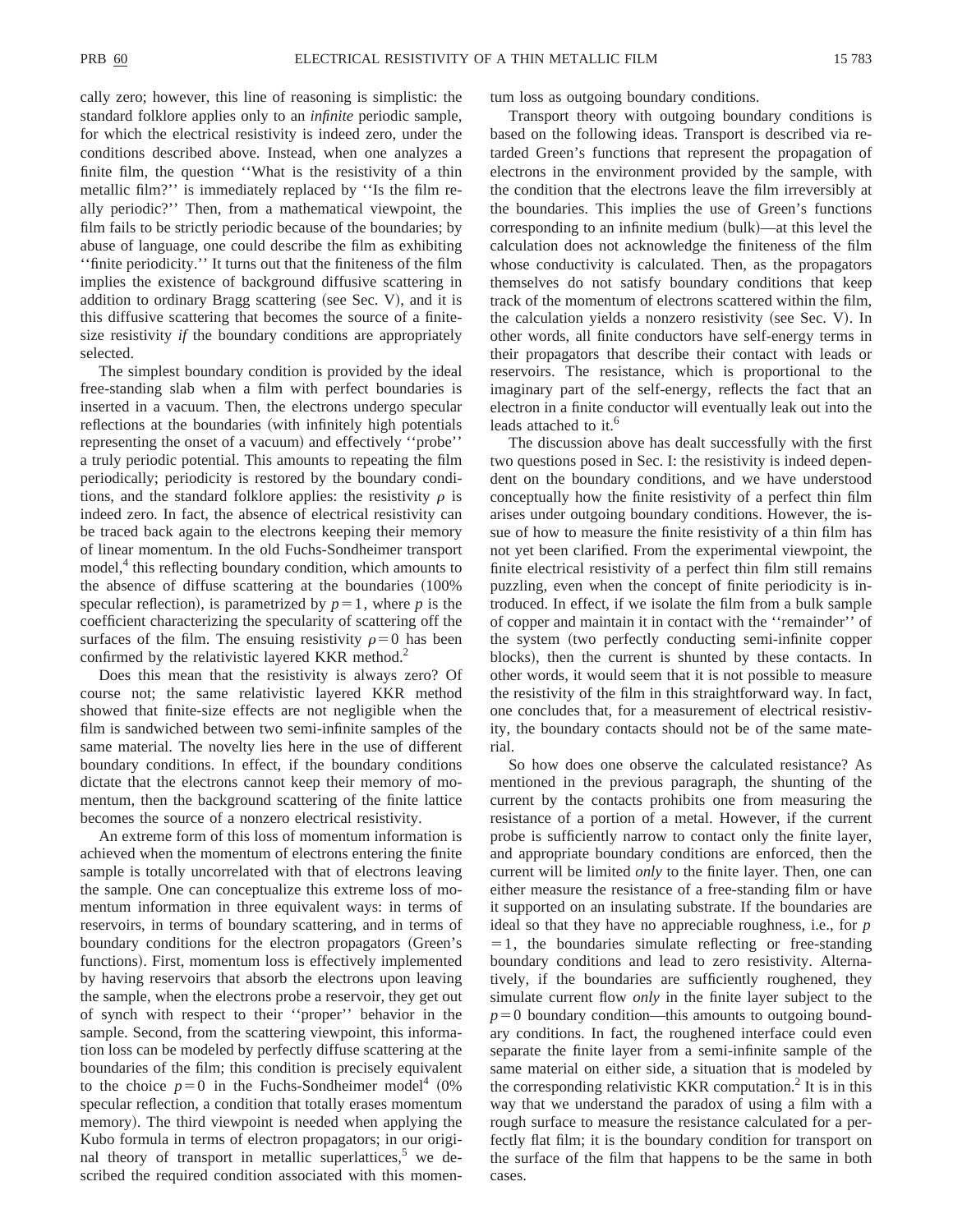A parenthetical remark is in order. The statement that *p*  $=0$  corresponds to outgoing boundary conditions should not signify that the resistivity coming from the ''bulk'' of the sample is directly related to the scattering at the boundaries; the latter are there merely to simulate the boundary conditions that enable the ''bulk'' scattering to produce resistance. In other words, the surface should have a roughness profile sufficient to guarantee the boundary condition  $p=0$ ; however, further increasing the amplitude of the roughness, while increasing the resistivity due to the surface scattering, does not increase the resistivity coming from the bulk scattering. Therefore, for the case at hand, the actual scattering does not come from randomly situated impurities but from the potential of the positively charged background ions that form a finite, but otherwise perfect, lattice. A perfect periodic lattice has no resistivity, and it is easy to overlook the fact that electrons are scattered by it, i.e., they undergo Bragg scattering. As we will show in Sec. V, a finite but otherwise perfect lattice scatters electrons for all momenta, with two main contributions: constructive interference or Bragg scattering as well as background diffusive scattering. It is the latter that leads to electrical resistivity and vanishes in the infinite-thickness limit; unlike the case of impurity scattering, its resistivity is inversely proportional to the thickness of the film.

In the remainder of this paper, we will show the details of the calculation of the electrical resistivity of a thin film using the Kubo formula within the free-electron model. Specifically, we will show that outgoing boundary conditions do indeed imply the existence of a finite electrical resistivity. Remarkably, the free-electron result agrees in form and reasonably well in magnitude with the one calculated *ab initio* by Blaas *et al.*<sup>1,2</sup> for a perfect slab of copper embedded in copper.

#### **III. KUBO FORMALISM FOR THE CONDUCTIVITY OF A THIN METALLIC SLAB**

As discussed in Sec. II, a perfectly diffuse boundary amounts to outgoing boundary conditions, which are implemented with the corresponding infinite-medium retarded Green's functions. As the scattering ultimately leading to resistivity is due to a potential  $V(\mathbf{r})$  with "finite periodicity,'' we resolve the Hamiltonian in the form

$$
H = H_0 + V(\mathbf{r}),\tag{1}
$$

where the unperturbed Hamiltonian  $H_0$  corresponds to free electrons characterized by the eigenfunctions  $\varphi_k$  $= \Omega^{-1/2}e^{i\mathbf{k}\cdot\mathbf{r}}$ ; in all quantum-mechanical computations, we will use particle-in-a-box normalization with finite volume  $\Omega$ . However, given a thin film of cross-sectional area  $A$ , thickness *L*, and volume  $\Omega = AL$ , the in-plane dimensions  $(\text{defining the area } A)$  will be effectively regarded as infinite, whereas the finiteness of the perpendicular or ''longitudinal'' dimension *L* will become the source of finite-size effects; this longitudinal direction will be chosen to correspond to the *z* axis. Accordingly, whenever appropriate, a generic vector **V** will be resolved into its in-plane component  $V_{\parallel}$  and its longitudinal component  $V_{\perp} = \hat{\mathbf{z}} V_z$ ; with this notation, the energy of the free-particle or unperturbed state of momentum  $\hbar$ **k** is

$$
\epsilon_{\mathbf{k}} = \epsilon_{\mathbf{k}_{\parallel}k_{z}} = \epsilon_{\mathbf{k}_{\parallel}} + \epsilon_{k_{z}},\tag{2}
$$

where  $\epsilon_{\mathbf{k}_{\parallel}} = \hbar^2 k_{\parallel}^2 / 2m$  and  $\epsilon_{k_z} = \hbar^2 k_z^2 / 2m$ , with *m* being the effective electron mass. Our calculation of electrical conductivity will be performed by applying perturbation theory within the framework of the Kubo formula.<sup>7,8</sup> The required potential matrix elements are given by

$$
V_{\mathbf{k}\mathbf{k'}} = \frac{1}{\Omega} \int d^3 r e^{-i(\mathbf{k} - \mathbf{k'}) \cdot \mathbf{r}} V(\mathbf{r}) = \frac{1}{\Omega} \widetilde{V}(\mathbf{k} - \mathbf{k'}),\qquad(3)
$$

where  $\tilde{V}(\mathbf{k})$  is the Fourier transform of the potential. Then, to second order in perturbation theory, the diagonal momentum-space elements of the *t* matrix are

$$
t_{\mathbf{k}}(\epsilon) = V_{\mathbf{k}\mathbf{k}} + \sum_{\mathbf{k}'} V_{\mathbf{k}\mathbf{k}'} G_{\mathbf{k}'}^{0}(\epsilon) V_{\mathbf{k}'\mathbf{k}},
$$
 (4)

where  $G^0(\epsilon)$  is the free-particle propagator. In order to evaluate the Kubo formula for the electrical conductivity, the negative imaginary part of the *t* matrix,  $\Delta = -\text{Im}(t)$  is needed. Then, from the condition  $V_{\bf kk'}^* = V_{\bf k'k}$ , it follows that

$$
\Delta(\mathbf{k}_{\parallel}, k_z; \epsilon) = \Delta(\mathbf{k}; \epsilon)
$$
  
=  $-\text{Im}[t_{\mathbf{k}}(\epsilon)]$   
=  $\pi \sum_{\mathbf{k}_{\parallel}^{\prime}, k_z^{\prime}} \mathcal{J}(\mathbf{k} - \mathbf{k}^{\prime}) \delta(\epsilon - \epsilon_{\mathbf{k}_{\parallel}^{\prime}} - \epsilon_{k_z^{\prime}}),$  (5)

in which the effect of the potential on the conductivity is now summarized by the function

$$
\mathcal{J}(\mathbf{q}) = \frac{|\tilde{V}(\mathbf{q})|^2}{\Omega^2},\tag{6}
$$

with  $\mathbf{q} = \mathbf{k} - \mathbf{k}'$  and where the density of states  $\delta(\epsilon - \epsilon_{\mathbf{k}})$  $-\epsilon_{k_z'}$ ) has been directly extracted from  $-\text{Im}[G_{\mathbf{k}_{\parallel}^{j}k_z'}^0(\epsilon)]/\pi$ .

The Kubo formula<sup> $\prime$ </sup> gives the zero-temperature in-plane ~CIP! dc conductivity in terms of the in-plane current-current correlation function by means of the formal double-limit expression<sup>8</sup>

$$
\sigma = \lim_{\beta \to \infty} \lim_{\omega \to 0} \frac{1}{2 \omega \Omega} \left[ \int_0^\beta d\,\tau e^{i\omega \tau} \langle T_{\tau} \mathbf{j}_{\parallel}(\tau) \cdot \mathbf{j}_{\parallel}(0) \rangle \right]_{i\omega \to \omega + i0^+} ,
$$

which in the independent-electron approximation reduces straightforwardly to the familiar form

$$
\sigma = \frac{e^2}{\Omega} \sum_{\mathbf{k}_{\parallel}, k_z, s} \frac{1}{2} \left[ \frac{\partial \epsilon_{\mathbf{k}_{\parallel} k_z}}{\partial (\hbar k_{\parallel})} \right]^2 \frac{\hbar}{2\Delta(\mathbf{k}_{\parallel}, k_z; \epsilon_F)} \delta(\epsilon_F - \epsilon_{\mathbf{k}_{\parallel}} - \epsilon_{k_z}),
$$
\n(8)

where  $s$  stands for the electron-spin index. Equation  $(8)$  can be conveniently rewritten by evaluating the group velocity as

$$
\left[\frac{\partial \epsilon_{\mathbf{k}_{\parallel}}}{\partial(\hbar \mathbf{k}_{\parallel})}\right]^2 = \frac{2 \epsilon_{\mathbf{k}_{\parallel}}}{m},\tag{9}
$$

and applying the in-plane continuum limit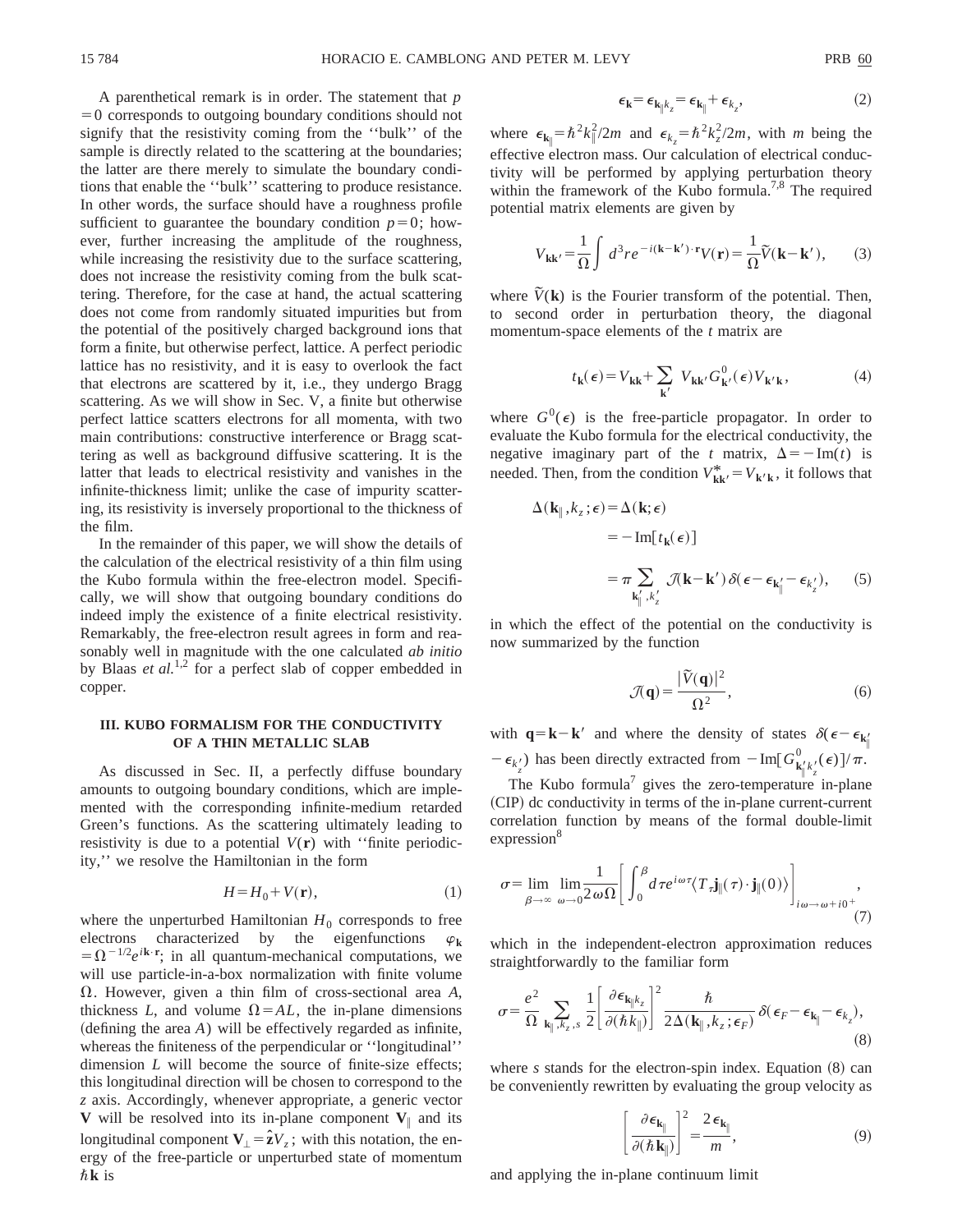$$
\frac{1}{A} \sum_{\mathbf{k}_{\parallel},s} \rightarrow 2 \int \frac{d^2 \mathbf{k}_{\parallel}}{(2\pi)^2} = \int d\epsilon_{\mathbf{k}_{\parallel}} g_{\parallel}(\epsilon_{\mathbf{k}_{\parallel}})
$$
(10)

with the only restriction that the integrand be a spinindependent function of the momentum variables  $|\mathbf{k}_{\parallel}|$  and  $k_z$ (but not of the corresponding angular in-plane variable). In Eq. (10),  $g_{\parallel}(\epsilon_{\mathbf{k}_{\parallel}})$  is the in-plane two-dimensional (2D) density of states per spin degree of freedom and per unit area, which is given by

$$
g_{\parallel}(\epsilon) = \frac{1}{4\pi} \frac{2m}{\hbar^2},\tag{11}
$$

provided that the in-plane dimensions be effectively infinite. Notice that this density of states  $g_{\parallel}(\epsilon)$  is actually a constant  $g_{\parallel}$ , which from now on will be factored out of the corresponding integrals. Then, Eqs.  $(8)–(11)$  imply that the conductivity is given by the expression

$$
\sigma = \frac{e^2}{h} \frac{1}{L} \sum_{k_z} \frac{\epsilon_F - \epsilon_{k_z}}{\Delta(k(\epsilon_F - \epsilon_{k_z}), k_z; \epsilon_F)},
$$
(12)

where  $k(\epsilon)$  is the positive root of the equation  $\epsilon_k = \epsilon$ , i.e.,  $k(\epsilon) = \sqrt{2m\epsilon/\hbar}$ ; in particular,

$$
k(\epsilon_F - \epsilon_{k_z}) = \sqrt{k_F^2 - k_z^2}.
$$
 (13)

In Eq. (12), it is assumed that  $\Delta(\mathbf{k}_{\parallel}, k_{z}; \epsilon_{F})$  is a function of  $|\mathbf{k}_{\parallel}|$  and  $k_z$  alone; thus, to simplify the notation, from now on this quantity will be represented as  $\Delta(|\mathbf{k}_{\parallel}, k_z; \epsilon_F)$ .

Equation  $(12)$  will be the starting point for our conductivity calculation in Sec. V, where we will straightforwardly apply its counterpart in the longitudinal continuum limit,

$$
\frac{1}{L} \sum_{k_z} f(k_z) \rightarrow \int_{-\infty}^{\infty} \frac{dk_z}{2\pi} f(k_z) = \frac{1}{2} \int_{0}^{\infty} d\epsilon_{k_z} g_{\perp}(\epsilon_{k_z})
$$

$$
\times [f(k(\epsilon_{k_z})) + f(-k(\epsilon_{k_z}))], \tag{14}
$$

where

$$
g_{\perp}(\epsilon) = \frac{1}{2\pi} \left(\frac{2m}{\hbar^2}\right)^{1/2} \epsilon^{-1/2}
$$
 (15)

is the longitudinal density of states per spin degree of freedom and per unit length; notice that, explicitly,  $k(\epsilon_{k_z})$  $= |k_z|$ . Under this approximation, Eq. (12) turns into

$$
\sigma = \frac{e^2}{2h} \int_0^{\epsilon_F} d\epsilon_{k_z} (\epsilon_F - \epsilon_{k_z}) g_{\perp} (\epsilon_{k_z}) \left[ \frac{1}{\Delta(k(\epsilon_F - \epsilon_{k_z}), k(\epsilon_{k_z}); \epsilon_F)} + \frac{1}{\Delta(k(\epsilon_F - \epsilon_{k_z}), -k(\epsilon_{k_z}); \epsilon_F)} \right].
$$
\n(16)

#### **IV. FINITE PERIODICITY**

A thin film can be regarded as built out of primitive cells assembled into an effectively infinite arrangement in two directions (for which we will use symbols 1 and 2) and a finite layering in a third direction (for which we will use the symbol 3). As we will consider a generic "finite Bravais lattice,"

the three directions need not be perpendicular to each other. In other words, if the number of primitive cells stacked in direction *j* is  $N_j$ , then  $N_1$ ,  $N_2 \ge N_3$ , and, in practice, we will regard  $N_1$  and  $N_2$  as effectively infinite but  $N_3$  as a finite number; notice that  $N=N_1N_2N_3$  is the total number of primitive cells in the film. The finite periodicity in the third direction can be described by counting the number  $M = N_3$  $1 \approx N_3$  of stacked infinite lattice planes or monolayers; notice that, for the sake of simplicity, we will assume  $M \ge 1$ . For instance, if the film has thickness *L* and consists of exactly *M* monolayers from one boundary to the other, then *L*  $N_3 d \approx Md$ , with *d* being the distance between consecutive monolayers.

The basic periodicity of the crystal structure within its boundaries can be described by means of a finite generalization of the concept of Bravais lattice. As usual, given the primitive translation vectors  $\mathbf{a}_i$ , with  $j=1,2,3$ , it follows that the set of all translation vectors **R** is of the form  $\mathbf{R} = n_1 \mathbf{a}_1$  $+n_2$ **a**<sub>2</sub> +  $n_3$ **a**<sub>3</sub>, where the integers  $n_j$  are limited to the values  $0 \le n_i \le N_i - 1$  for a finite lattice. Then, for any local function of the position, such as the lattice potential, the property

$$
V(\mathbf{r} + \mathbf{R}) = V(\mathbf{r})\tag{17}
$$

remains valid within the boundaries of the film. In particular, for Fourier transforms, finite periodicity guarantees the identity

$$
\int_{T_{\mathbf{R}}C} d^3r e^{-i\mathbf{q}\cdot\mathbf{r}} V(\mathbf{r}) = e^{-i\mathbf{q}\cdot\mathbf{R}} \int_C d^3r e^{-i\mathbf{q}\cdot\mathbf{r}} V(\mathbf{r}), \quad (18)
$$

where an arbitrary primitive cell  $\mathcal C$  can be related to any other primitive cell via a translation  $T<sub>R</sub>$  by a Bravais lattice vector **R**. This property leads to the characteristic Bragg peaks with respect to electronic conduction, as shown below. In effect, the Fourier transform of the potential becomes

$$
\widetilde{V}(\mathbf{q}) = \int_{\mathcal{V}} d^3 r e^{-i\mathbf{q} \cdot \mathbf{r}} V(\mathbf{r}) = \sum_{n_1=0}^{N_1-1} \sum_{n_2=0}^{N_2-1} \sum_{n_3=0}^{N_3-1}
$$
\n
$$
\times e^{-i\mathbf{q} \cdot (n_1 \mathbf{a}_1 + n_2 \mathbf{a}_2 + n_3 \mathbf{a}_3)} \int_{\mathcal{C}} d^3 r e^{-i\mathbf{q} \cdot \mathbf{r}} V(\mathbf{r}), \quad (19)
$$

where  $V$  is the entire sample and  $C$  is a reference primitive cell. Then, summing the geometric progressions involved in Eq.  $(19)$  and replacing in Eq.  $(6)$ , one finds

$$
\mathcal{J}(\mathbf{q}) = \left[ \prod_{j=1}^{3} \mathcal{F}_{N_j}(\mathbf{q} \cdot \mathbf{a}_j) \right] \mathcal{J}^{(0)}(\mathbf{q}), \tag{20}
$$

where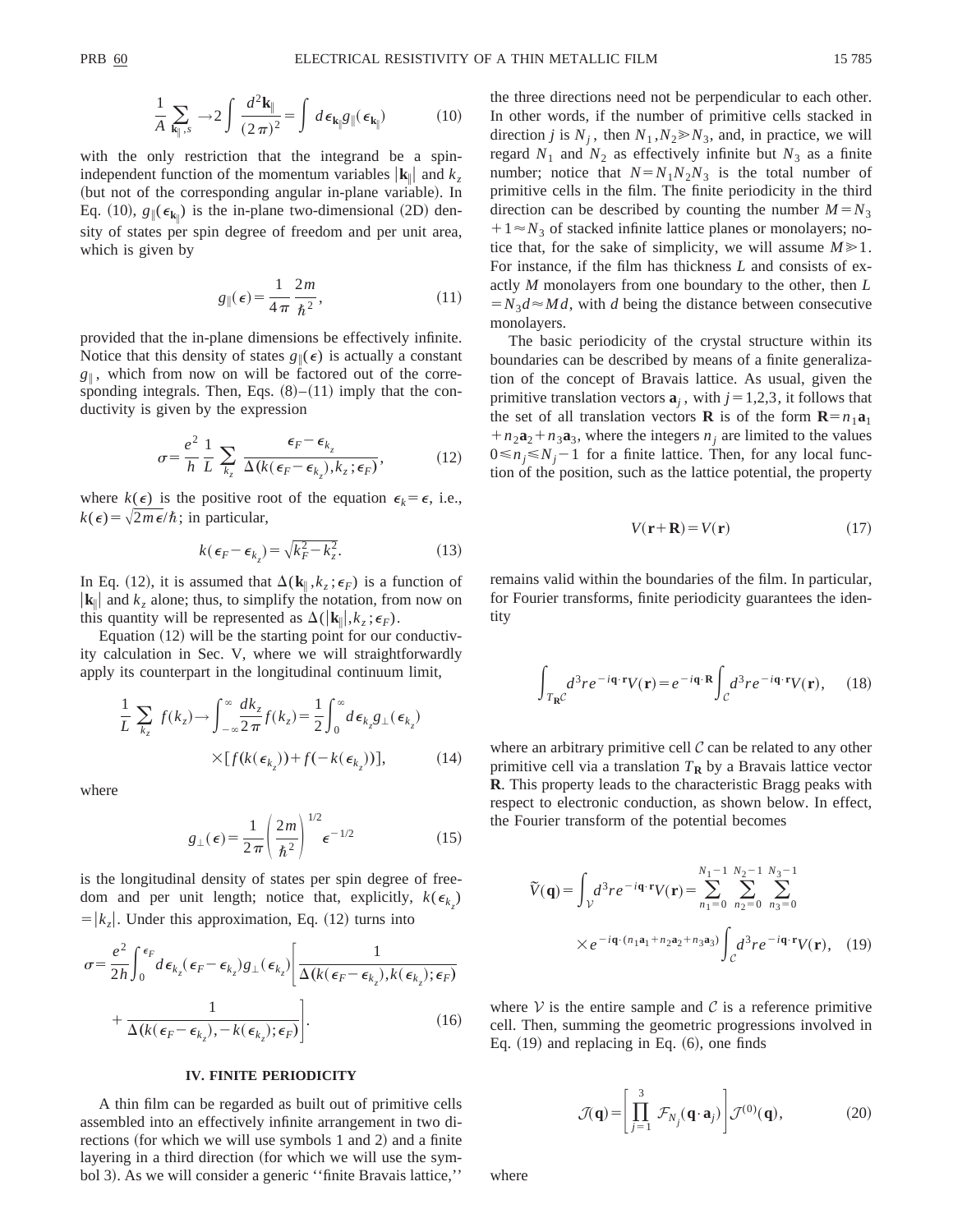$$
\mathcal{J}^{(0)}(\mathbf{q}) = \left| \int_{C} \frac{d^3 r}{V} e^{-i\mathbf{q} \cdot \mathbf{r}} V(\mathbf{r}) \right|^2 \tag{21}
$$

is the corresponding quantity for just one primitive cell, *v*  $=$ **a**<sub>1</sub> · (**a**<sub>2</sub>×**a**<sub>3</sub>) is the volume of a primitive cell, and

$$
\mathcal{F}_{N_j}(\xi_j) = \frac{1}{N_j^2} \left[ \frac{\sin(N_j \xi_j / 2)}{\sin(\xi_j / 2)} \right]^2
$$
 (22)

stands for the interference factor associated with  $N_i$  identical primitive cells aligned in the direction of the primitive translation vector  $\mathbf{a}_i$ , with

$$
\xi_j = \mathbf{q} \cdot \mathbf{a}_j. \tag{23}
$$

The interference factors are the origin of the Bragg scattering peaks, which are represented by  $\delta$  functions and amount to the selection of the conditions  $\xi_i = \mathbf{q} \cdot \mathbf{a}_i = 2 \pi n_i$  (with  $n_i$  integer numbers), as can be seen from the vanishing of the denominator in Eq. (22). These  $\delta$  functions can be explicitly displayed by means of the expansion in a series of simple fractions

$$
\frac{1}{\sin^2(\xi_j/2)} = \sum_{n_j = -\infty}^{\infty} \frac{1}{(\xi_j/2 - n_j\pi)^2}
$$
(24)

and from the familiar asymptotic result

$$
\frac{1}{N_j} \left[ \frac{\sin(N_j \xi_j / 2)}{(\xi_j / 2)} \right]^2 \sim \pi \delta(\xi_j / 2)
$$
 (25)

for  $N_i \rightarrow \infty$ ; then, the interference factors become

$$
\mathcal{F}_{N_j}(\xi_j) = \frac{1}{N_j^2} \sum_{n_j = -\infty}^{\infty} \left[ \frac{\sin(N_j \xi_j/2)}{(\xi_j/2 - n_j \pi)} \right]^2
$$

$$
\sim \frac{2\pi}{N_j} \sum_{n_j = -\infty}^{\infty} \delta(\xi_j - 2\pi n_j), \tag{26}
$$

where the second expression is to be understood as the asymptotic form for  $N_i$  "sufficiently large." The continuum limit implicit in Eq.  $(26)$  can be reversed by replacing the Dirac delta function by a Kronecker delta and recalling Eq.  $(23)$ , whence

$$
\mathcal{F}_{N_j}(\xi_j) \sim \sum_{n_j = -\infty}^{\infty} \delta_{\mathbf{q} \cdot \mathbf{a}_j, 2\pi n_j}.
$$
 (27)

In particular, the combination of the three structure factors in Eq.  $(20)$  amounts to

$$
\prod_{j=1}^{3} \mathcal{F}_{N_j}(\xi_j) \sim \sum_{n_1, n_2, n_3 = -\infty}^{\infty} \delta_{\mathbf{q} \cdot \mathbf{a}_1, 2\pi n_1} \delta_{\mathbf{q} \cdot \mathbf{a}_2, 2\pi n_2} \delta_{\mathbf{q} \cdot \mathbf{a}_3, 2\pi n_3}.
$$
\n(28)

Equation  $(28)$  can be reinterpreted by expanding **q** in terms of primitive reciprocal vectors, i.e.,  $\mathbf{q} = \nu_1 \mathbf{b}_1 + \nu_2 \mathbf{b}_2 + \nu_3 \mathbf{b}_3$ , with  $\mathbf{a}_j \cdot \mathbf{b}_h = 2 \pi \delta_{jh}$ , whence  $\nu_j = \mathbf{q} \cdot \mathbf{a}_j / 2 \pi$ . Then, Eq. (28) states that  $v_j = n_j$  is an integer, so that **q** is indeed a reciprocal-lattice vector  $\mathbf{G}_{n_1 n_2 n_3}$ , i.e.,

$$
\prod_{j=1}^{3} \mathcal{F}_{N_j}(\xi_j) \sim \sum_{n_1, n_2, n_3 = -\infty}^{\infty} \delta_{\mathbf{q}, \mathbf{G}_{n_1 n_2 n_3}}.
$$
 (29)

However, in a finite lattice, it is legitimate to apply the limit of Eq. (29) *only* with respect to the directions defined by the primitive vectors  $\mathbf{a}_1$  and  $\mathbf{a}_2$ . Then, the component of **q** on the plane spanned by the primitive reciprocal vectors  $\mathbf{b}_1$ and  $\mathbf{b}_2$  is

$$
\mathbf{q}_{\rm in} = \mathbf{q} - \frac{(\mathbf{q} \cdot \mathbf{a}_3)}{2\pi} \mathbf{b}_3 = \mathbf{G}_{n_1 n_2 0},\tag{30}
$$

which is a 2D reciprocal vector,

$$
\mathbf{g}_{n_1 n_2} = \mathbf{G}_{n_1 n_2 0} = n_1 \mathbf{b}_1 + n_2 \mathbf{b}_2, \tag{31}
$$

so that

$$
\prod_{j=1}^{2} \mathcal{F}_{N_j}(\xi_j) \sim \sum_{n_1, n_2 = -\infty}^{\infty} \delta_{\mathbf{q}_{\text{in}}, \mathbf{g}_{n_1 n_2}}.
$$
 (32)

Next we will assume that, for  $q=k-k'$ , with **k** and **k**<sup>6</sup> on the Fermi surface, the only allowed 2D reciprocal-lattice vector  $\mathbf{g}_{n_1 n_2}$  is the zero vector. To see that this assumption is reasonable, let us consider, for example, a thin film of copper, for which one can choose the set of primitive vectors **a**<sub>1</sub>=(*a*/2)( $\hat{\mathbf{x}}$ **+** $\hat{\mathbf{y}}$ ), **a**<sub>2</sub>=(*a*/2)( $\hat{\mathbf{x}}$ **+** $\hat{\mathbf{y}}$ ), **a**<sub>3</sub>=(*a*/2)( $\hat{\mathbf{x}}$ **+** $\hat{\mathbf{z}}$ ), and primitive reciprocal vectors  $\mathbf{b}_1 = (2\pi/a)(\hat{\mathbf{x}} - \hat{\mathbf{y}} - \hat{\mathbf{z}})$ ,  $\mathbf{b}_2$  $= (2 \pi/a)(\hat{\mathbf{x}} + \hat{\mathbf{y}} - \hat{\mathbf{z}})$ ,  $\mathbf{b}_3 = (4 \pi/a)\hat{\mathbf{z}}$ , with  $a \approx 3.61$  Å and  $k_F$  $\approx$  1.36 Å <sup>-1</sup>. Then, for  $\mathbf{q} = \mathbf{k} - \mathbf{k}'$ , with **k** and **k**<sup>6</sup> on the Fermi surface, it follows that

$$
|\mathbf{q}| \le 2k_F < |\mathbf{b}_1|, |\mathbf{b}_2|,\tag{33}
$$

implying that the only acceptable choice is  $n_1 = n_2 = 0$ , namely,  $\mathbf{g}_{n_1 n_2} = \mathbf{0}$ . Under these conditions,  $\mathbf{q}_{in} = \mathbf{0}$  and also **q**<sup> $|| = 0$ , because **q** $\cdot$ **a**<sub>1</sub> = 0 and **q** $\cdot$ **a**<sub>2</sub> = 0 simultaneously; thus,</sup>  $q = q_{\perp}$ . Then, the argument of the interference factor  $\mathcal{F}_{N_3}(\xi_3)$  is

$$
\xi_3 = \mathbf{q}_\perp \cdot \mathbf{a}_3 = q_z d,\tag{34}
$$

with *d* being the distance between consecutive monolayers. As a consequence, Eq.  $(20)$  becomes

$$
\mathcal{J}(\mathbf{q}) = \mathcal{J}^{(\perp)}(q_z) \,\delta_{\mathbf{q}_{\parallel},\mathbf{0}}\,,\tag{35}
$$

where

 $\mathcal{J}^{(\perp)}(q_z) = \mathcal{F}_{N_3}(q_z d) \mathcal{J}^{(0)}(q_z \hat{z}),$  (36)

with

$$
\mathcal{J}^{(0)}(q_z \hat{\mathbf{z}}) = \left| \int_C \frac{d^3 r}{v} V(\mathbf{r}) e^{-iq_z z} \right|^2 \tag{37}
$$

[cf. Eq.  $(21)$ ]. Equations  $(35)$ – $(37)$  give just a Bragg scattering contribution and zero resistivity as  $N_3 \rightarrow \infty$ , but fall short of that singular behavior for  $N_3$  finite. Based on the preceding analysis, the Bragg scattering contributions,  $\mathcal{J}_{\text{Braeg}}(\mathbf{q})$ and  $\mathcal{J}_{\text{Bragg}}^{(\perp)}(q_z)$ , are defined to be the asymptotic forms of the functions  $\mathcal{J}(\mathbf{q})$  and  $\mathcal{J}^{(\perp)}(q_z)$  as  $N_3 \rightarrow \infty$ ; thus, they are related by Eq.  $(35)$ , with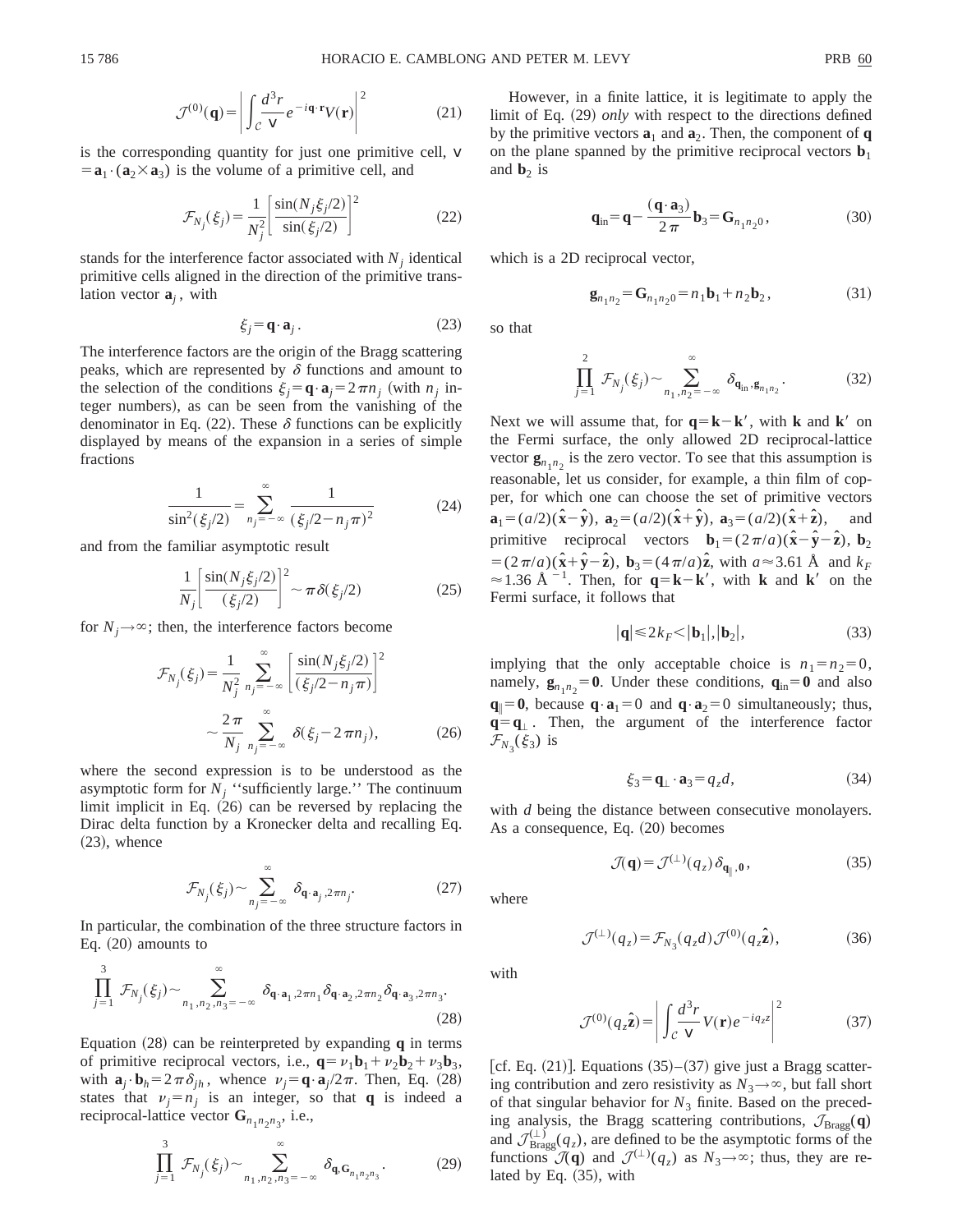$$
\mathcal{J}_{\text{Bragg}}^{(\perp)}(q_z) = \frac{2\pi}{N_3} \sum_{n_3 = -\infty}^{\infty} \delta(q_z d - 2\pi n_3) \mathcal{J}^{(0)}\left(\frac{2\pi n_3}{d}\hat{\mathbf{z}}\right);
$$
\n(38)

in particular,

$$
\begin{aligned} \left[\mathcal{J}_{\text{Bragg}}(\mathbf{q}_{\parallel}=\mathbf{0},q_z)\right]_{|q_z|&<2\pi/d} = \left[\mathcal{J}_{\text{Bragg}}^{(\perp)}(q_z)\right]_{|q_z|<2\pi/d} \\ &= \frac{2\pi}{N_3} \delta(q_z d) \mathcal{J}^{(0)}(\mathbf{0}), \end{aligned} \tag{39}
$$

an expression that will be important in the derivation of the electrical resistivity in the next section.

#### **V. FINITE ELECTRICAL RESISTIVITY**

Equation  $(12)$  will give a nonzero electrical resistivity only when the *t* matrix develops a nonzero imaginary part, i.e.,  $\Delta_{\mathbf{k}_{\parallel} k_z}(\epsilon) \neq 0$ . This imaginary part may arise in the process of replacing discrete sums by energy integrals [according to the rule defined by Eq.  $(14)$ , if the self-energy acquires an analytic structure characterized by a branch cut that is effectively generated by the merging of the discrete poles of the discrete self-energy. However, the scattering by a periodic lattice generates constructive interference in discrete directions (represented by  $\delta$  functions); this Bragg scattering fails to produce an imaginary self-energy.

Due to the directional nature of Bragg scattering, the term  $\mathcal{J}_{\text{Bragg}}^{(\perp)}(k_z - k_z^{\prime})$  given in Eq. (38) does not contribute to the sum of Eq.  $(5)$ , namely,

$$
-\sum_{\mathbf{k}_{\parallel}',k_{z}'} \mathcal{J}_{\text{Bragg}}(\mathbf{k}-\mathbf{k}') \text{Im}[\,G_{\mathbf{k}_{\parallel}'k_{z}'}^{0}(\epsilon)]\!=\!0.
$$

Then, we are led to a resolution of the function  $\mathcal{J}(\mathbf{q})$  of Eq.  $(6)$  into two parts,

$$
\mathcal{J}(\mathbf{q}) = \mathcal{J}_{\text{Bragg}}(\mathbf{q}) + \mathcal{J}_{\text{diff}}(\mathbf{q}) = [\mathcal{J}_{\text{Bragg}}^{(\perp)}(q_z) + \mathcal{J}_{\text{diff}}^{(\perp)}(q_z)] \delta_{\mathbf{q}_{\parallel},\mathbf{0}} ,
$$
\n(40)

corresponding to Bragg scattering, given by Eq. (38), and the remainder, which we identify as background diffusive scattering. This procedure, which is based on the analysis of Sec. IV, amounts to isolating the diffusive part of the scattering  $\mathcal{J}_{diff}(\mathbf{q}) = \mathcal{J}(\mathbf{q}) - \mathcal{J}_{Bragg}(\mathbf{q})$ , which leads to a finite resistivity via the term

$$
\Delta(\mathbf{k}_{\parallel}, k_{z}; \epsilon) = \pi \sum_{\mathbf{k}_{\parallel}', k'_{z}} \mathcal{J}_{\text{diff}}(\mathbf{k} - \mathbf{k}') \, \delta(\epsilon - \epsilon_{\mathbf{k}_{\parallel}'} - \epsilon_{k'_{z}})
$$

$$
= \pi \sum_{k'_{z}} \mathcal{J}_{\text{diff}}^{(\perp)}(k_{z} - k'_{z}) \, \delta(\epsilon - \epsilon_{\mathbf{k}_{\parallel}} - \epsilon_{k'_{z}}). \tag{41}
$$

Equation  $(41)$  can be further simplified by either applying the longitudinal continuum approximation, Eq.  $(14)$  with respect to  $z'$ , or explicitly rewriting the  $\delta$  function as

$$
\delta(\epsilon - \epsilon_{\mathbf{k}}) = 2 \pi g^{(\perp)}(\epsilon - \epsilon_{\mathbf{k}_{\parallel}})
$$
  
\n
$$
\times \frac{1}{2} [\delta(k_z - k(\epsilon - \epsilon_{\mathbf{k}_{\parallel}})) + \delta(k_z + k(\epsilon - \epsilon_{\mathbf{k}_{\parallel}}))]
$$
  
\n
$$
= \frac{L}{2} g^{(\perp)}(\epsilon - \epsilon_{\mathbf{k}_{\parallel}}) [\delta_{k_z, k(\epsilon - \epsilon_{\mathbf{k}_{\parallel}})} + \delta_{k_z, -k(\epsilon - \epsilon_{\mathbf{k}_{\parallel}})}].
$$
\n(42)

Then,

$$
\Delta(\mathbf{k}_{\parallel},k_{z};\epsilon) = \frac{\pi L}{2} g_{\perp}(\epsilon - \epsilon_{\mathbf{k}_{\parallel}}) [\mathcal{J}_{\text{diff}}^{\perp}(k_{z} - k(\epsilon - \epsilon_{\mathbf{k}_{\parallel}}))
$$

$$
+ \mathcal{J}_{\text{diff}}^{\perp}(k_{z} + k(\epsilon - \epsilon_{\mathbf{k}_{\parallel}}))]. \tag{43}
$$

Finally, for the calculation of the conductivity, Eqs.  $(12)$  and  $(16)$  dictate that Eq.  $(43)$  be evaluated for electrons on the Fermi surface, for which the conditions  $|k_z| = k(\epsilon_F - \epsilon_{\mathbf{k}_{\parallel}})$  and  $k_{\parallel} = k(\epsilon_F - \epsilon_{k_z})$  apply; then,

$$
\Delta(k(\epsilon_F - \epsilon_{k_z}), k_z; \epsilon_F) = \frac{\pi L}{2} g_{\perp}(\epsilon_{k_z}) \left[ \mathcal{J}_{\text{diff}}^{(\perp)}(0) + \mathcal{J}_{\text{diff}}^{(\perp)}(2k_z) \right]. \tag{44}
$$

Substitution of Eq.  $(44)$  into Eq.  $(16)$  leads to

$$
\sigma = \frac{e^2}{h} \frac{2}{\pi L} \int_0^{\epsilon_F} d\epsilon_{k_z} \frac{\epsilon_F - \epsilon_{k_z}}{\mathcal{J}_{\text{diff}}^{(\perp)}(0) + \mathcal{J}_{\text{diff}}^{(\perp)}(2k_z)},\tag{45}
$$

where the properties  $\mathcal{J}_{\text{diff}}^{(\perp)}(\pm 2k_z) = [\mathcal{J}_{\text{diff}}^{(\perp)}(2k_z)]^*$  have been applied. Finally, the term  $\mathcal{J}_{\text{diff}}^{(\perp)}(2k_z)$  can be approximated with its value  $\mathcal{J}_{\text{diff}}^{(\perp)}(0) = \mathcal{J}_{\text{diff}}(0)$ , because it is partially suppressed by the numerator as  $k_z$  approaches  $k_F$  (in fact, the exponential in the corresponding Fourier integral does not complete one entire cycle even as  $z$  approaches  $d$  and  $k_z$ approaches  $k_F$  and is approximated as taking the value one); then,

$$
\sigma \approx \frac{e^2}{h} \frac{\epsilon_F^2}{2 \pi L \mathcal{J}_{\text{diff}}(\mathbf{0})}.
$$
 (46)

In order to evaluate the final conductivity expression of Eq.  $(46)$ , the value of

$$
\mathcal{J}_{\text{diff}}(\mathbf{0}) = \lim_{q_z \to 0} \left[ \mathcal{J}(\mathbf{q}_{\parallel} = \mathbf{0}, q_z) - \mathcal{J}_{\text{Bragg}}(\mathbf{q}_{\parallel} = \mathbf{0}, q_z) \right] \quad (47)
$$

is required. This can be obtained from the interference factor, Eq. (22), which can be approximated for  $N_3$  large and  $\xi_3$ small via the expansion

$$
\mathcal{F}_{N_3}(\xi_3) = \frac{1}{N_3^2} \frac{\sin^2(N_3 \xi_3/2)}{(\xi_3/2)^2} \left[ 1 + \frac{2}{3!} \left( \frac{\xi_3}{2} \right)^2 \right] + O(\xi_3^2)
$$

$$
\sim \frac{2\pi}{N_3} \delta(\xi_3) + \frac{1}{3N_3^2} \sin^2 \left( \frac{N_3 \xi_3}{2} \right) + O(\xi_3^2), \quad (48)
$$

where the denominator has been expanded in power series of  $\xi_3/2$ , and Eq. (25) has been applied to provide the asymptotic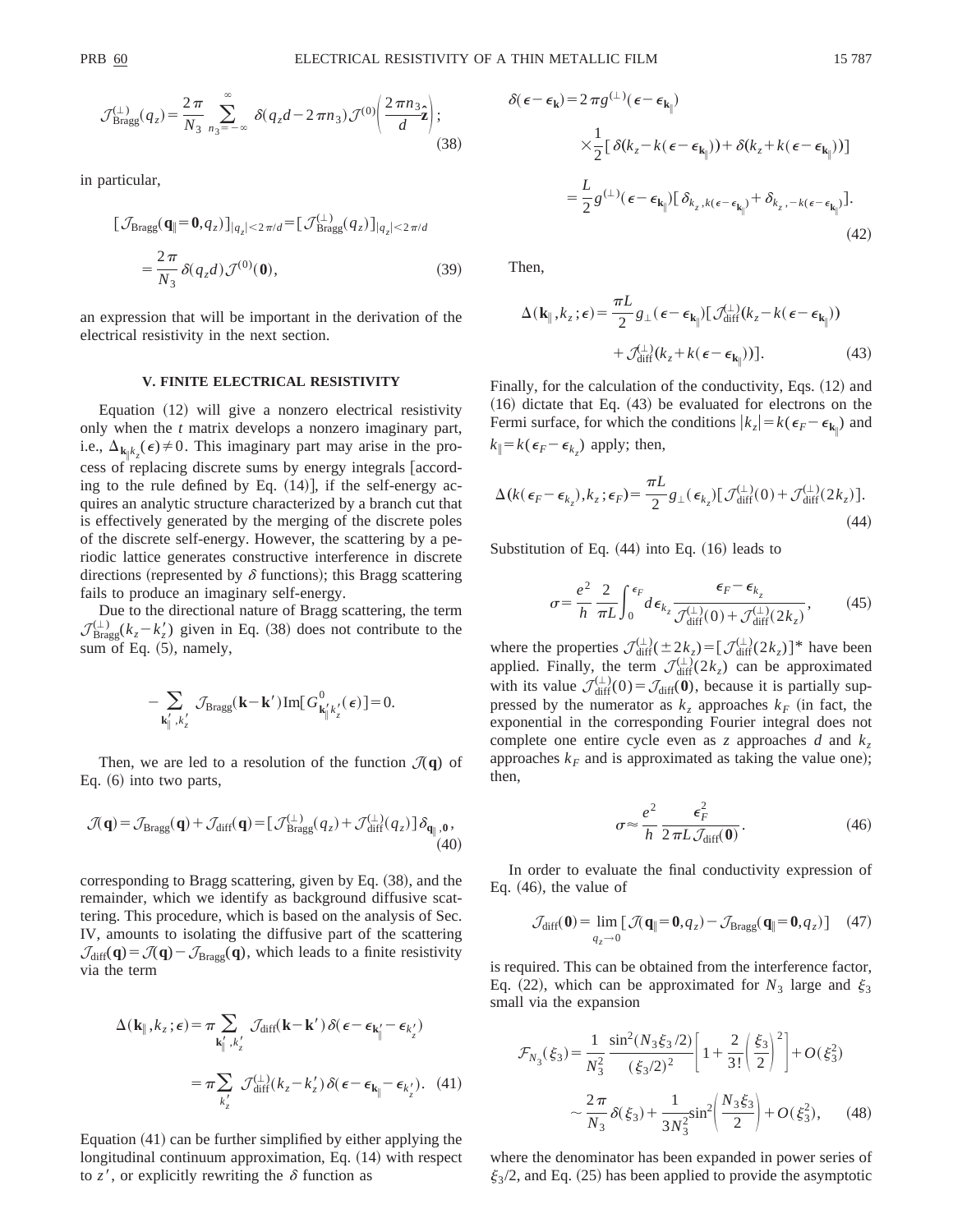form of  $\mathcal{F}_{N_3}(\xi_3)$ . The derivation above focuses directly on the  $\xi_3 \rightarrow 0$  limit and does not emphasize the resolution of the spectrum into infinitely many Bragg peaks, each of which has a long tail that contributes to the background diffusive scattering. Instead, a more illuminating approach would be to display all the Bragg peaks explicitly from the start by considering the limit  $\xi_3 \rightarrow 0$  of the simple fraction expansion of Eq.  $(24)$ , namely,

$$
\lim_{\xi_3 \to 0} \left[ \frac{1}{\sin^2(\xi_3/2)^2} - \frac{1}{(\xi_3/2)^2} \right] = \frac{2}{\pi^2} \sum_{n=1}^{\infty} \frac{1}{n^2} = \frac{2}{\pi^2} \zeta(2) = \frac{1}{3},\tag{49}
$$

a result that is in agreement with Eqs.  $(47)$  and  $(48)$ . In the formulas above, in the limit  $M \rightarrow \infty$ , the factor sin<sup>2</sup>( $M\xi_3/2$ ) oscillates fast about its average value 1/2, which would therefore be effectively achieved in all physical measurements; thus, one concludes that Eq.  $(48)$  is simplified to

$$
\mathcal{F}_{N_3}(\xi_3) = \frac{2\pi}{N_3} \delta(\xi_3) + \frac{1}{6N_3^2} + O(\xi_3^2). \tag{50}
$$

Notice the characteristic appearance of the Bernoulli number  $B_2=1/6$ , associated with either the expansion of Eq. (48) or with the value  $\zeta(2)=B_2\pi^2$  of the Riemann  $\zeta$  function in Eq. (49). Then, for  $\xi_3 = q_zd$  small, Eqs. (35), (36), (39), and (50) imply that

$$
\mathcal{J}(\mathbf{q}|| = \mathbf{0}, q_z) = \mathcal{F}_{N_3}(q_z d) \mathcal{J}^{(0)}(\mathbf{0})
$$

$$
= [\mathcal{J}_{\text{Bragg}}(\mathbf{q}|| = \mathbf{0}, q_z)]_{|q_z| < 2\pi/d}
$$

$$
+ \frac{1}{6N_3^2} \mathcal{J}^{(0)}(\mathbf{0}) + O(q_z^2); \tag{51}
$$

therefore, from Eqs. (37) and (47), and from  $N_3 \approx M$ , the diffusive part of  $J(0)$  for *M* monolayers is

$$
\mathcal{J}_{\text{diff}}(\mathbf{0}) = \frac{1}{6M^2} \mathcal{J}^{(0)}(\mathbf{0}) = \frac{1}{6M^2} \langle V \rangle^2, \tag{52}
$$

with

$$
\langle V \rangle = \int_{C} \frac{d^3 r}{V} V(\mathbf{r})
$$
 (53)

being the average potential.

Finally, replacing Eqs.  $(52)$  and  $(53)$  into Eq.  $(46)$ , and recalling that  $L \approx Md$ , we get a remarkably simple expression for the resistivity,

$$
\rho \approx \frac{\pi}{3} \frac{h}{e^2} \frac{\Gamma^2 d}{M},\tag{54}
$$

where

$$
\Gamma = \frac{1}{\epsilon_F} \int_C \frac{d^3 r}{V(\mathbf{r})} V(\mathbf{r}) = \left\langle \frac{V(\mathbf{r})}{\epsilon_F} \right\rangle, \tag{55}
$$

which is the average potential relative to the Fermi energy, is a dimensionless parameter characterizing the relative strength of the periodic potential.

Equation  $(54)$  can be evaluated numerically by introducing a natural atomic resistivity

$$
\rho_0 = \frac{h}{e^2} (1 \quad \text{\AA}) \approx 258 \quad \mu \Omega \text{ cm}, \tag{56}
$$

whence

$$
\rho \approx \frac{270\Gamma^2 d[\text{Å}]}{M} \mu \Omega \text{ cm.}
$$
 (57)

Equation  $(57)$  summarizes one of the main results of this paper. It displays a characteristic inverse proportionality with respect to the number *M* of monolayers. In addition, notice that:

 $(i)$  The period  $d$  is *not* a free parameter, as it is uniquely determined from the crystal structure.

(ii) As the atomic length scale  $d[A]$  is always of the order of unity, the largest variations in the resistivity scale of Eq.  $(57)$  will come from the dimensionless parameter  $\Gamma$ .

(iii)  $\Gamma$  is indeed the *only* free parameter within the framework of approximations used in this model.

(iv) The value of  $\Gamma$  can be independently estimated from calculations of cohesive energy.

For example, for copper, reasonable estimates are provided by the following values of the relevant parameters:<sup>9</sup>  $d \approx 1.8$  Å and  $\Gamma \approx 2/7$ ; then, the predicted CIP resistivity is approximately  $40/M \mu\Omega$  cm, a value reasonably close to the 116/*M*  $\mu\Omega$  cm found by the *ab initio* method.<sup>2</sup>

#### **VI. CONCLUSIONS**

It is generally recognized that a perfect infinite periodic structure leads to no electrical resistance because of the condition of constructive interference or Bragg scattering. In this paper, we have shown that, at sufficiently low temperatures, for sufficiently clean samples, and for outgoing boundary conditions, finiteness of a metallic film will prevent the potential from being perfectly periodic, will produce an effective background diffusive scattering, and will cause a sizedependent resistivity inversely proportional to the number of monolayers. Our free-electron estimate is in close agreement with similar results from *ab initio* calculations. It would be interesting to see if this resistivity can be measured experimentally by properly simulating outgoing (perfectly diffusive) boundary conditions.

As a coda, it is worth mentioning that the Boltzmann equation approach with the conventional relaxation time approximation fails for transport through a finite, yet otherwise perfect, film. The usual ansatz for the nonequilibrium distribution function<sup>10</sup>  $f(\mathbf{k}) = f_0(k) + \mathbf{k} \cdot \mathbf{E} C(k)$  is not applicable, because the deviation from equilibrium depends on the orientation of the electric field relative to the crystal axes of the film as well as on the angle between **k** and **E**.

#### **ACKNOWLEDGMENTS**

This work was supported in part  $(P.M.L.)$  by the Office of Naval Research together with the Defense Advanced Research Projects Agency (Grant No. N00014-96-1-1207), the National Science Foundation (Grant No. INT-9602192), and NATO (Grant No. CRG 960340).